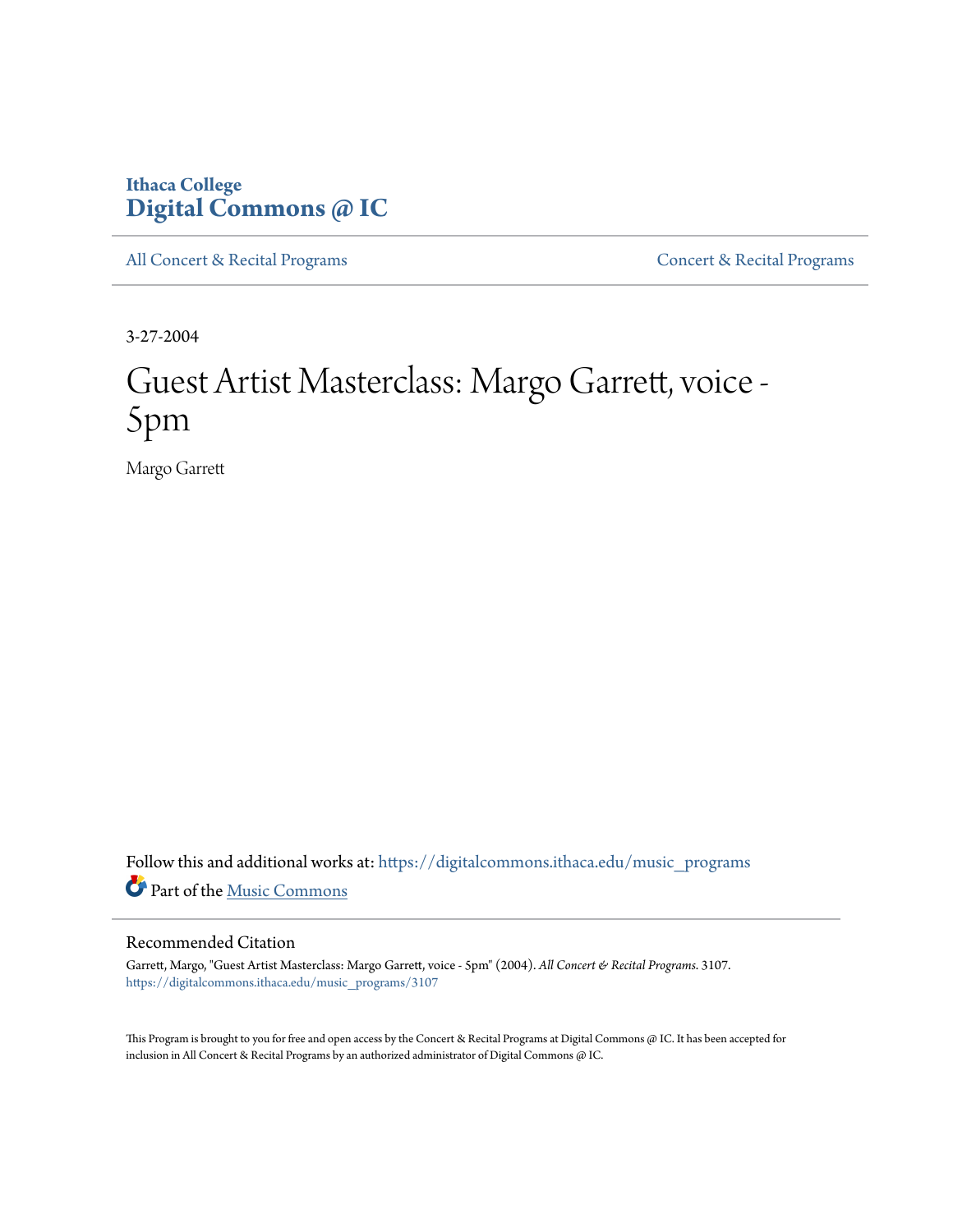# ITHACA COLLEGE SCHOOL OF MUSIC

### **MARGO GARRETT MASTER CLASS**

HOCKETT FAMILY RECITAL HALL SATURDAY MARCH, 27, 2004 5:00 P.M.